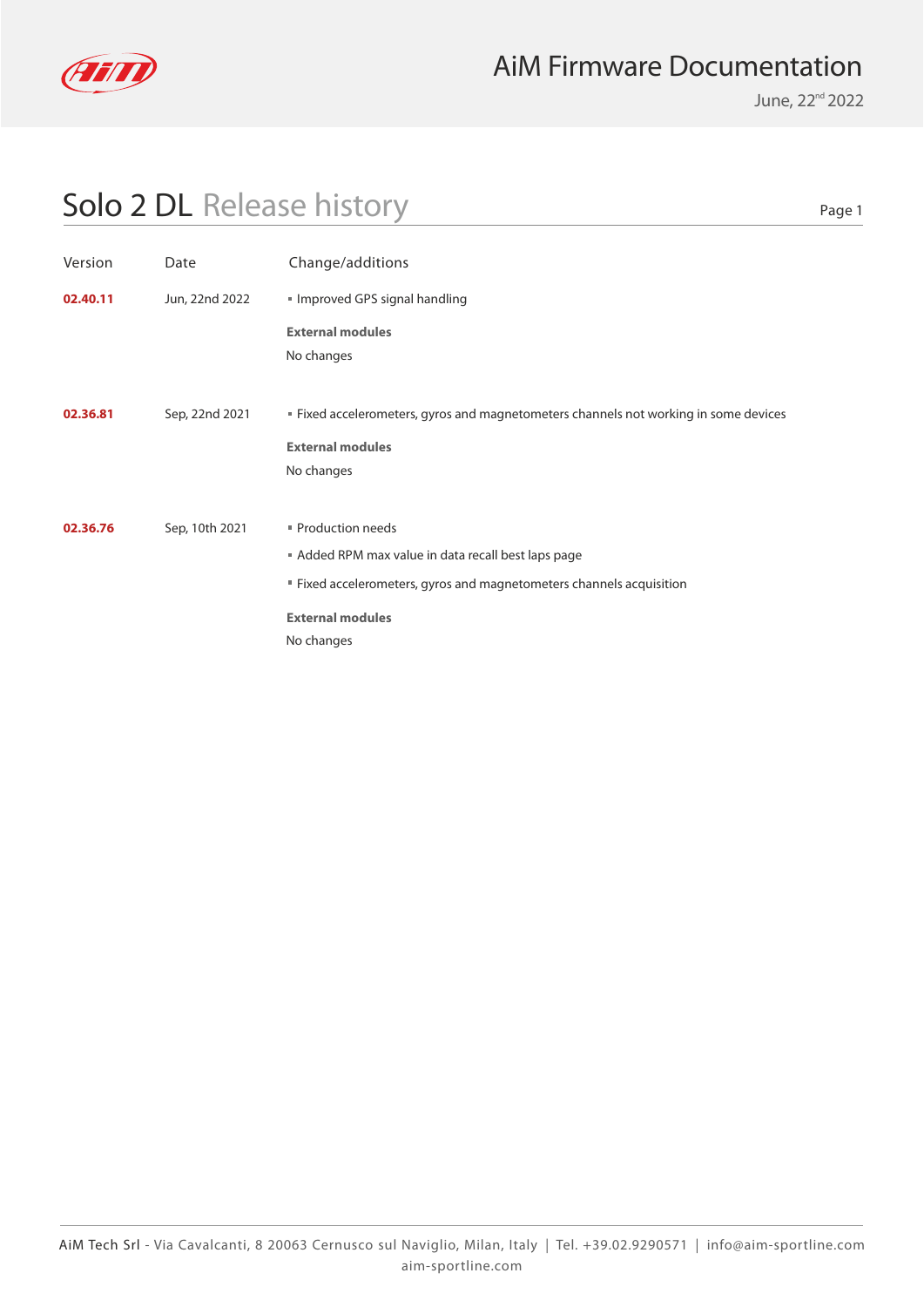

June, 22<sup>nd</sup> 2022

| . .<br>۰.<br>×<br>۰. |  |
|----------------------|--|
|----------------------|--|

| Version  | Date           | Change/additions                                                                                                                                                                                                                                     |
|----------|----------------|------------------------------------------------------------------------------------------------------------------------------------------------------------------------------------------------------------------------------------------------------|
| 02.36.34 | Jun, 11th 2021 | Improved GPS switch on procedure to prevent the "GPS ERROR" issue<br><b>External modules</b><br>No changes                                                                                                                                           |
| 02.36.18 | Apr, 2nd 2021  | Improved GPS inizialization<br>Added 2 and 5 minutes to Auto-Off setup time in menu<br>" Fixed bug that could cause half RPM value<br><b>External modules</b><br>No changes                                                                          |
| 02.34.29 | Nov, 25th 2020 | " Production requirements<br><b>External modules</b><br>No changes                                                                                                                                                                                   |
| 02.32.86 | Aug, 21st 2020 | " Signalling of expansions/Wi-Fi: the two upper left shiftlights blink blue<br>" Fix missing data recall graph<br><b>External modules</b><br>No changes                                                                                              |
| 02.32.78 | Jul, 10th 2020 | " Fixed RPM issue due to wrong RPM factor handling<br><b>External modules</b><br>No changes                                                                                                                                                          |
| 02.32.74 | Jun, 15th 2020 | " Fixed powerup bug that could cause the system to reset (indicated by red LED blinking slowly)<br><b>External modules</b><br>No changes                                                                                                             |
| 02.32.72 | Jun, 9th 2020  | I Japanese language update<br>Improved timing of RS232/K-line communication (it helps with some ECU protocols)<br>Added Hour/Date info from GPS tracks<br>Added reference speed used to calculate odometers<br><b>External modules</b><br>No changes |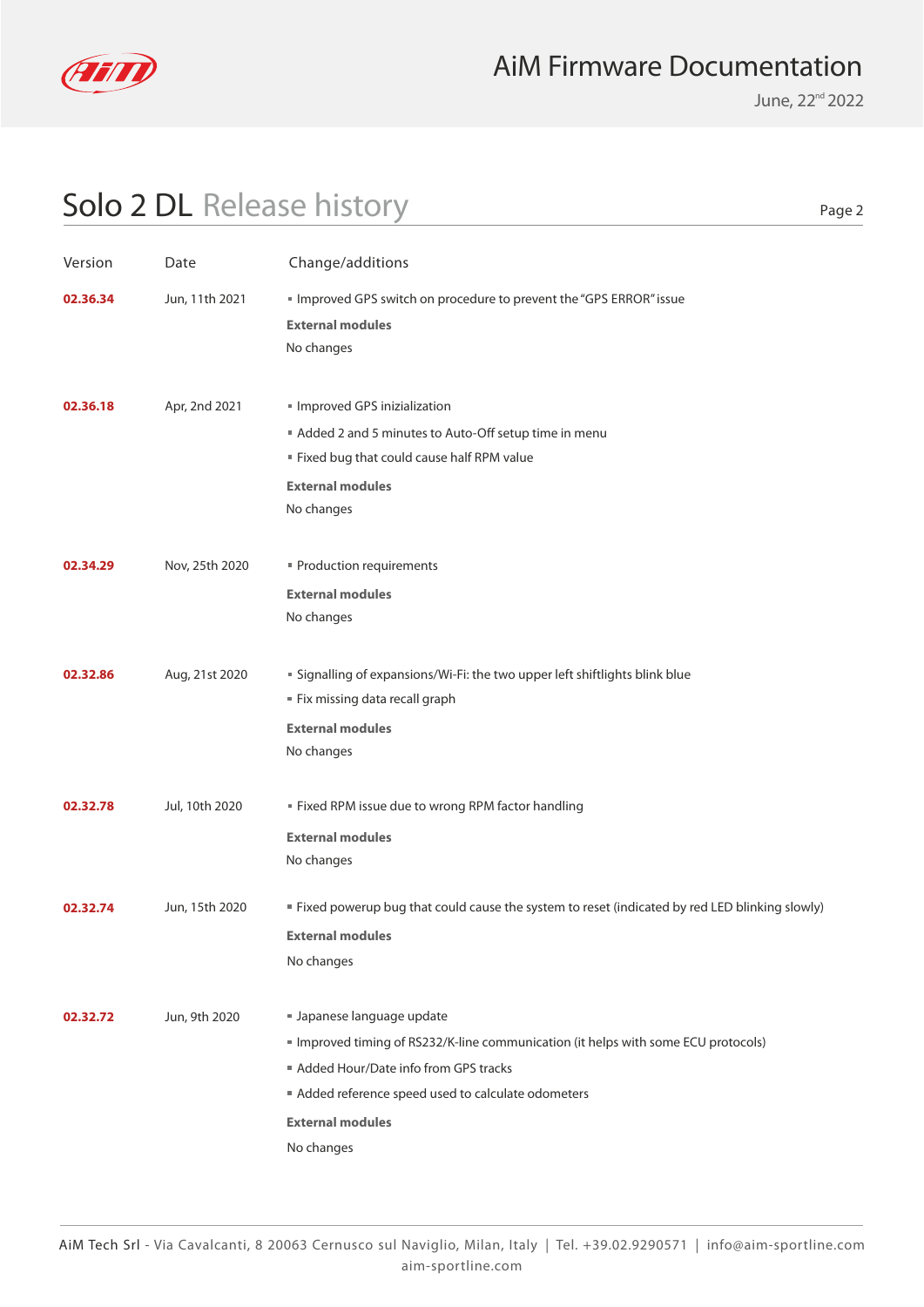

June, 22<sup>nd</sup> 2022

Page 3

| Version  | Date           | Change/additions                                                                      |
|----------|----------------|---------------------------------------------------------------------------------------|
| 02.32.57 | Mar, 17th 2020 | Minor stability improvements<br><b>External modules</b>                               |
|          |                | No changes                                                                            |
| 02.32.52 | Mar, 9th 2020  | NOTE: production-only release                                                         |
|          |                | Improved handling of poweroff after fast charge                                       |
|          |                | <b>External modules</b>                                                               |
|          |                | No changes                                                                            |
| 02.32.49 | Feb, 13th 2020 | NOTE: production-only release                                                         |
|          |                | Improved battery handling                                                             |
|          |                | Solved missing timeout on ECU channels for some serial protocol<br>(RS232 and K-Line) |
|          |                | <b>External modules</b>                                                               |
|          |                | No changes                                                                            |
| 02.30.10 | Jun, 12th 2019 | " Fixed bug locking the device in data recall                                         |
|          |                | AIM CAN network improvements                                                          |
|          |                | <b>External modules</b>                                                               |
|          |                | No changes                                                                            |
| 02.30.04 | May, 2nd 2019  | " Fixed bug on track auto-learning enabling                                           |
|          |                | <b>External modules</b>                                                               |
|          |                | No changes                                                                            |
| 02.30.02 | Apr, 19th 2019 | Improved K-line protocols management                                                  |
|          |                | Added open tracks management                                                          |
|          |                | Added manual track creation on device                                                 |
|          |                | In data recall added min speed in best lap page and in all laps page                  |
|          |                | <b>External modules</b>                                                               |
|          |                | No changes                                                                            |
|          |                |                                                                                       |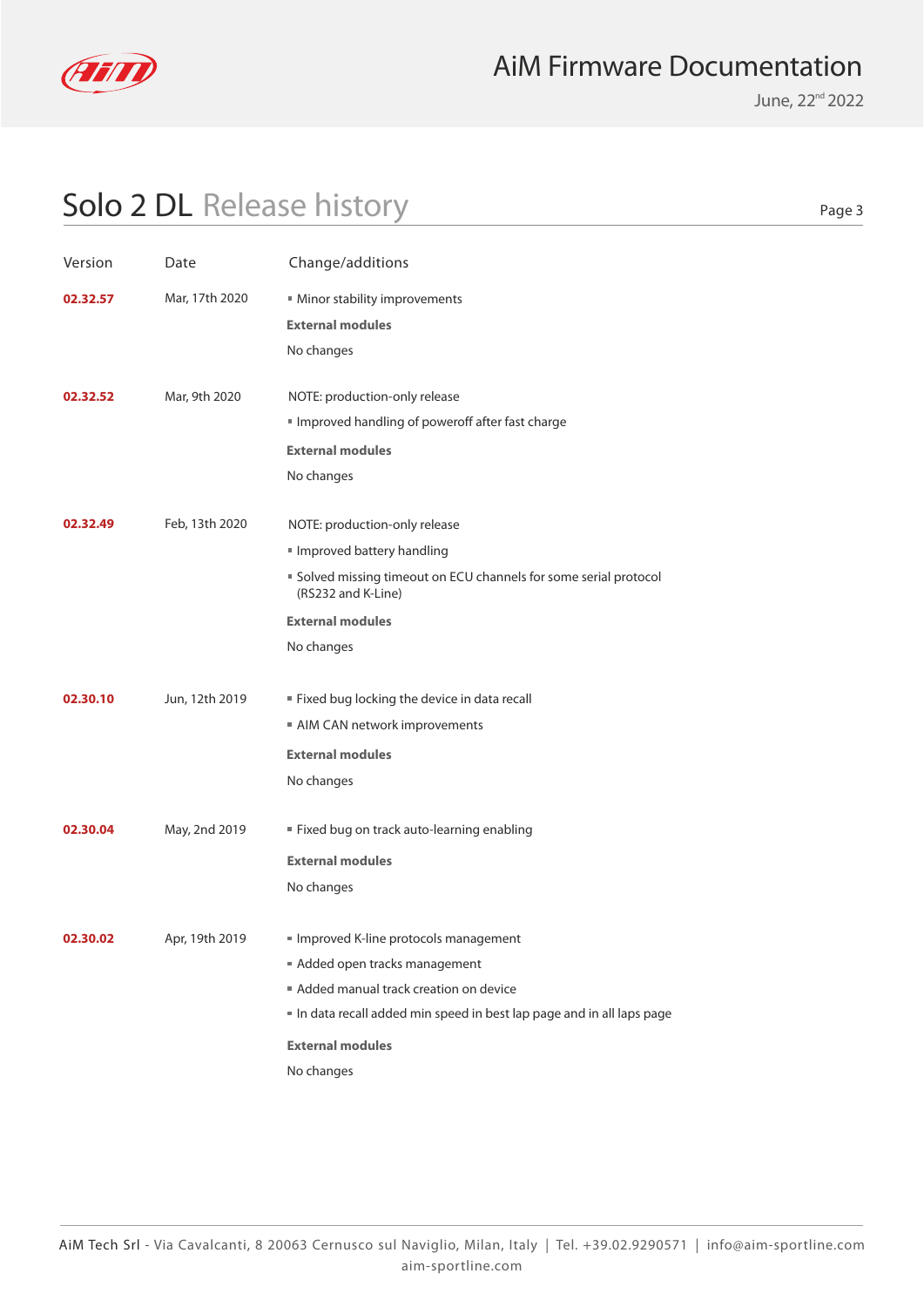

June, 22<sup>nd</sup> 2022

Page 4

| Version  | Date           | Change/additions                                                                                                                                                                                                                                                          |
|----------|----------------|---------------------------------------------------------------------------------------------------------------------------------------------------------------------------------------------------------------------------------------------------------------------------|
| 02.26.55 | Mar, 14th 2019 | " Increased channel frequencies for selected ECUs (in particular K-line- and RS232- based ones)                                                                                                                                                                           |
|          |                | <b>External modules</b><br>No changes                                                                                                                                                                                                                                     |
| 02.26.50 | Jan, 18th 2019 | Performance Race Mode: fix wrong units of measurement in data recall page<br>(MPH and ft were shown but values were in km/h and m)<br>ECU: support Adaptronics and Motec M4 ECU drivers                                                                                   |
|          |                | <b>External modules</b>                                                                                                                                                                                                                                                   |
|          |                | No changes                                                                                                                                                                                                                                                                |
| 02.26.38 | Dec, 14th 2018 | <b>Fixed calculated Perfomance Time</b><br>" Fixed "+/- Best Time" display visualization<br>Added "laptime resume visualization" crossing the finish (it can be disabled by menu option)                                                                                  |
|          |                | <b>External modules</b><br>No changes                                                                                                                                                                                                                                     |
| 02.26.12 | Oct, 30th 2018 | " Support for Can Optical Lap(IRM_42)<br>■ CAN network fixes<br>■ 100Hz CAN output management<br><b>External modules</b>                                                                                                                                                  |
|          |                | No changes                                                                                                                                                                                                                                                                |
| 02.26.06 | Oct, 5th 2018  | " Fixed bug on backlight set in OFF mode<br>" Fixed power off for external modules when Solo 2 DL is in charging mode<br>" Fixed bug on Digital output priority handling<br><b>External module</b><br>Lambda<br>$= 25.47$                                                 |
| 02.24.05 | Sep, 21st 2018 | " Custom pages with pressure channels: unit of measure is selectable for each individual channel<br>Performance race: fixed missing performance entry in data recall<br>" Fixed bug in led bar handling with predictive lap time<br><b>External modules</b><br>No changes |